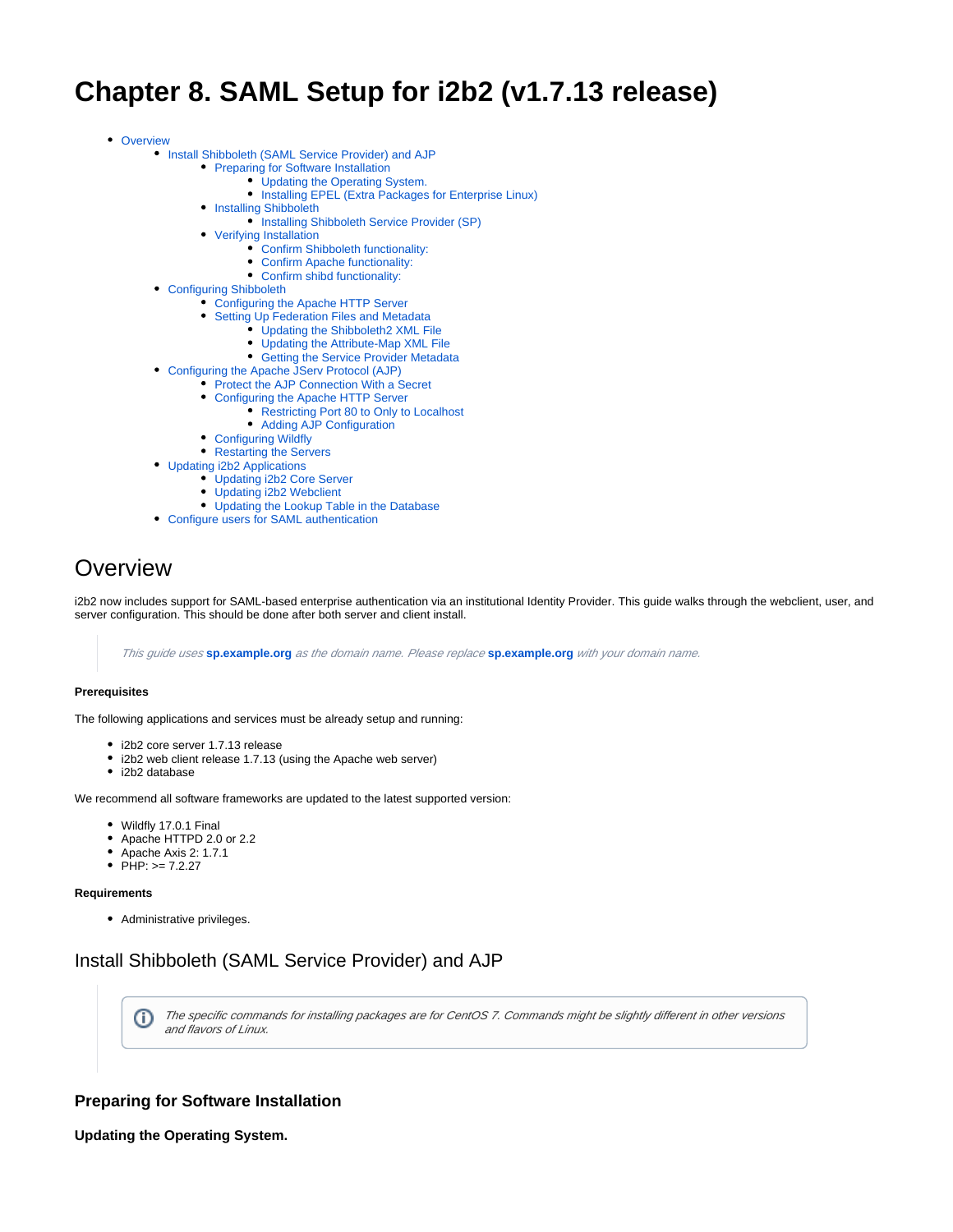It is generally best practice to update the operating system to get the latest security patches and software updates before installing any new software.

Execute the following command to update the operating system:

sudo yum -y update

Restart the server for the changes to apply.

#### <span id="page-1-0"></span>**Installing EPEL (Extra Packages for Enterprise Linux)**

Please visit [Extra Packages for Enterprise Linux](https://docs.fedoraproject.org/en-US/epel/) for more information.

Execute the following command to install additional open source packages:

sudo yum -y install epel-release

Run update again to pull the packages:

sudo yum -y update

## <span id="page-1-1"></span>**Installing Shibboleth**

## <span id="page-1-2"></span>**Installing Shibboleth Service Provider (SP)**

#### Add Shibboleth repository:

sudo wget <http://download.opensuse.org/repositories/security://shibboleth/CentOS\_7/security:shibboleth.repo> \ -P /etc/yum.repos.d

#### Update the repository:

sudo yum -y update

#### Install Shibboleth:

sudo yum -y install shibboleth

#### Enable Shibboleth and restart Apache HTTP server:

sudo systemctl enable shibd sudo systemctl start shibd sudo systemctl restart httpd

## <span id="page-1-3"></span>**Verifying Installation**

Verify that Shibboleth has been properly installed.

## <span id="page-1-4"></span>**Confirm Shibboleth functionality:**

sudo shibd -t

You should see output response that ends with overall configuration is loadable, check console or log for non-fatal problems

#### <span id="page-1-5"></span>**Confirm Apache functionality:**

sudo apachectl configtest

You should see the output Syntax OK.

## <span id="page-1-6"></span>**Confirm shibd functionality:**

Open up a web browser and navigate to [https://sp.example.org/Shibboleth.sso/Session](https://sp.example.org/Shibboleth.sso/Session***.)

Note: replace [sp.example.org](http://sp.example.org) with your domain name.

You should see the message **A valid session was not found.** in your browser.

## <span id="page-1-7"></span>Configuring Shibboleth

## <span id="page-1-8"></span>**Configuring the Apache HTTP Server**

Modify the **shib.conf** located in the directory **/etc/httpd/conf.d**.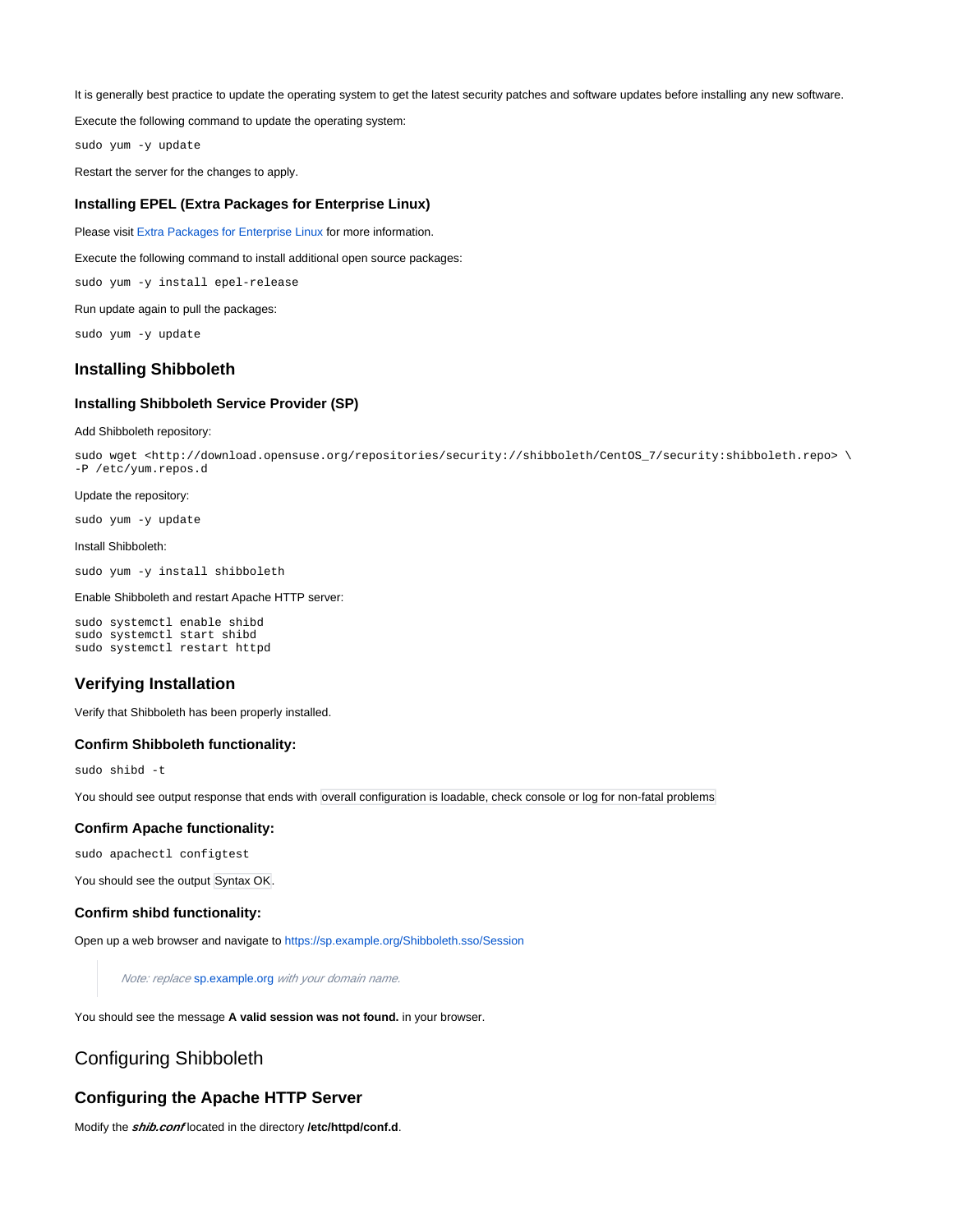Delete the following configuration:

```
<Location /secure>
  AuthType shibboleth
  ShibRequestSetting requireSession 1
  require shib-session
</Location>
```
#### Add the following configuration:

```
<Location />
  AuthType shibboleth
  ShibRequestSetting requireSession 0
  require shibboleth
</Location>
```
## <span id="page-2-0"></span>**Setting Up Federation Files and Metadata**

Your institution should provide you the IdP metadata to register your application or service with their Identity Provider (IdP). For an example, the Harvard University Information Technology (HUIT) provides a guide and files to register with their IdP: [https://iam.harvard.edu/resources/saml-shibboleth](https://iam.harvard.edu/resources/saml-shibboleth-integration.)[integration.](https://iam.harvard.edu/resources/saml-shibboleth-integration.)

#### <span id="page-2-1"></span>**Updating the Shibboleth2 XML File**

Modify the /etc/shibboleth/shibboleth2.xml file.

Update the SP Entity ID:

Modify the attributes of the **ApplicationDefaults** element as follows:

```
<!-- The ApplicationDefaults element is where most of Shibboleth's SAML bits are defined. -->
<ApplicationDefaults entityID="<https://sp.example.org/shibboleth">
                         REMOTE_USER="eduPersonPrincipalName,eppn"
                         cipherSuites="DEFAULT:!EXP:!LOW:!aNULL:!eNULL:!DES:!IDEA:!SEED:!RC4:!3DES:!kRSA:!SSLv2:!
SSLv3:!TLSv1:!TLSv1.1"
                         signing="true"
                         attributePrefix="AJP_">
```
Remember to replace [sp.example.org](http://sp.example.org) with your domain name.

## Set the IdP Entity ID:

#### Modify the <SSO> tag as follow:

<SSO entityID="<https://example.org/saml2/idp/metadata.php>"> SAML2

 $\langle$ /SSO $\rangle$ 

Remember to replace<https://example.org/saml2/idp/metadata.php> with your IdP entity.

#### Modify the <Handler> Tags:

#### Replace the following:

<!-- Extension service that generates "approximate" metadata based on SP configuration. --> <Handler type="MetadataGenerator" Location="/Metadata" signing="true"/>

```
<!-- Session diagnostic service. -->
<Handler type="Session" Location="/Session" showAttributeValues="true"/>
```
#### Point to the IdP Metadata:

The IdP metadata file should be placed in the directory **/etc/shibboleth**. In this example, the IdP metadata file is **/etc/shibboleth/federation-metadata.xml**.

#### Add the following:

```
<!-- Example of locally maintained metadata. -->
<MetadataProvider type="XML" validate="true" path="federation-metadata.xml"/>
```
Remember to replace **federation-metadata.xml** with the name of your IdP metadata file located in the directory /etc/shibboleth.

#### <span id="page-2-2"></span>**Updating the Attribute-Map XML File**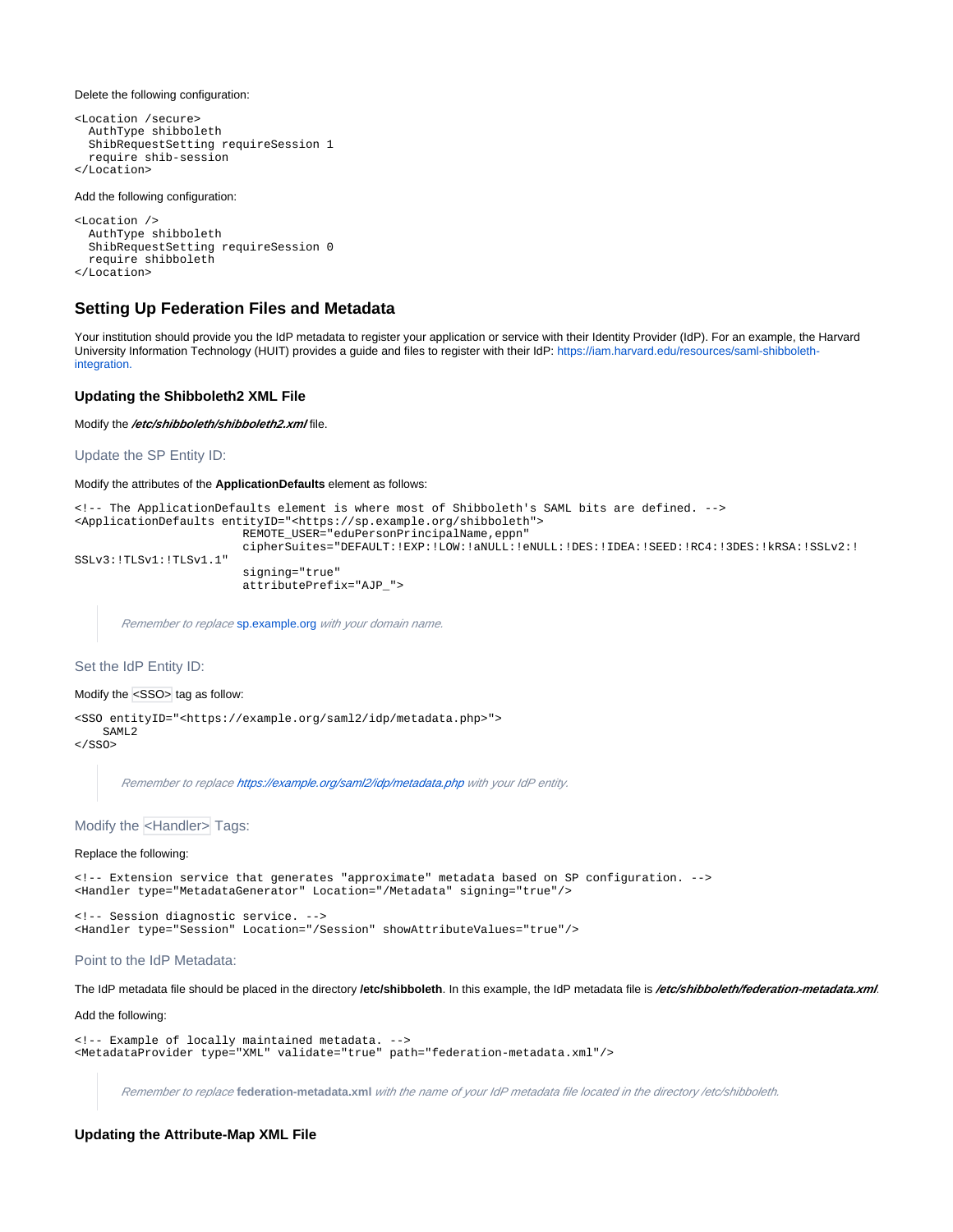The **attribute-map.xml**, located in the directory **/etc/shibboleth**, contains the names of the SAML 2.0 attributes that can be mapped to the IdP attributes.

Add the following attribute mapping to the file **/etc/shibboleth/attribute-map.xml**.

| <attribute id="uid" name="uid" nameformat="urn:oasis:names:tc:SAML:2.0:attrname-format:basic"></attribute>                                                                                 |
|--------------------------------------------------------------------------------------------------------------------------------------------------------------------------------------------|
| <attribute id="&lt;/td&gt;&lt;/tr&gt;&lt;tr&gt;&lt;td&gt;eduPersonPrincipalName" name="eduPersonPrincipalName" nameformat="urn:oasis:names:tc:SAML:2.0:attrname-format:basic"></attribute> |
| <attribute id="&lt;/td&gt;&lt;/tr&gt;&lt;tr&gt;&lt;td&gt;eduPersonAffiliation" name="eduPersonAffiliation" nameformat="urn:oasis:names:tc:SAML:2.0:attrname-format:basic"></attribute>     |
| <attribute id="mail" name="mail" nameformat="urn:oasis:names:tc:SAML:2.0:attrname-format:basic"></attribute>                                                                               |
| <attribute id="displayName" name="displayName" nameformat="urn:oasis:names:tc:SAML:2.0:attrname-format:basic"></attribute>                                                                 |
| <attribute id="qivenName" name="qivenName" nameformat="urn:oasis:names:tc:SAML:2.0:attrname-format:basic"></attribute>                                                                     |
| <attribute id="sn" name="sn" nameformat="urn:oasis:names:tc:SAML:2.0:attrname-format:basic"></attribute>                                                                                   |
|                                                                                                                                                                                            |
|                                                                                                                                                                                            |

Note that your IdP attributes may be different. Please change the attribute **name** to the correct IdP attribute name. Do **NOT** change the **id** attribute.

## <span id="page-3-0"></span>**Getting the Service Provider Metadata**

Open up a web browser and navigate to [https://sp.example.org/Shibboleth.sso/Metadata.](https://sp.example.org/Shibboleth.sso/Metadata***.) You should see a dialog for opening the metadata file **Metadata**. Instead of opening it up, download it onto your computer.

|                                                        | <b>Opening Metadata</b>                |  |  |
|--------------------------------------------------------|----------------------------------------|--|--|
| You have chosen to open:                               |                                        |  |  |
| Metadata                                               |                                        |  |  |
| from: https://localhost                                | which is: application/samlmetadata+xml |  |  |
| What should Firefox do with this file?                 |                                        |  |  |
| Open with                                              | Browse                                 |  |  |
| Save File                                              |                                        |  |  |
| Do this automatically for files like this from now on. |                                        |  |  |
|                                                        |                                        |  |  |
|                                                        | Cancel<br>OK                           |  |  |
|                                                        |                                        |  |  |

You can rename the file Metadata to Metadata.xml for readability.

The metadata file contains information about the Service Provider (SP) including the entity ID and the public certificates for signing and encryption. Regisiter this file with your Identity Provider (IdP).

Note that the signing certificate and encryption certificate included in the metadata file are from **/etc/shibboleth/sp-signing-cert. pem** and **/etc/shibboleth/sp-encrypt-cert.pem**, respectively. If you want to use your own certificates, just replace them along with the private keys and regenerate the metadata.

## <span id="page-3-1"></span>Configuring the Apache JServ Protocol (AJP)

With the latest version of i2b2, the request to the Hive is no longer made directly to Wilfly. Instead, the request is made to the Apache HTTP server and then gets proxied over to Wildfly via AJP.

<span id="page-3-2"></span>AJP is a trusted protocol and should never be exposed to untrusted clients. The communication between the clients is insecure (data is sent in clear text) and assumes that your network is safe. The configuration below will prevent AJP from being exposed.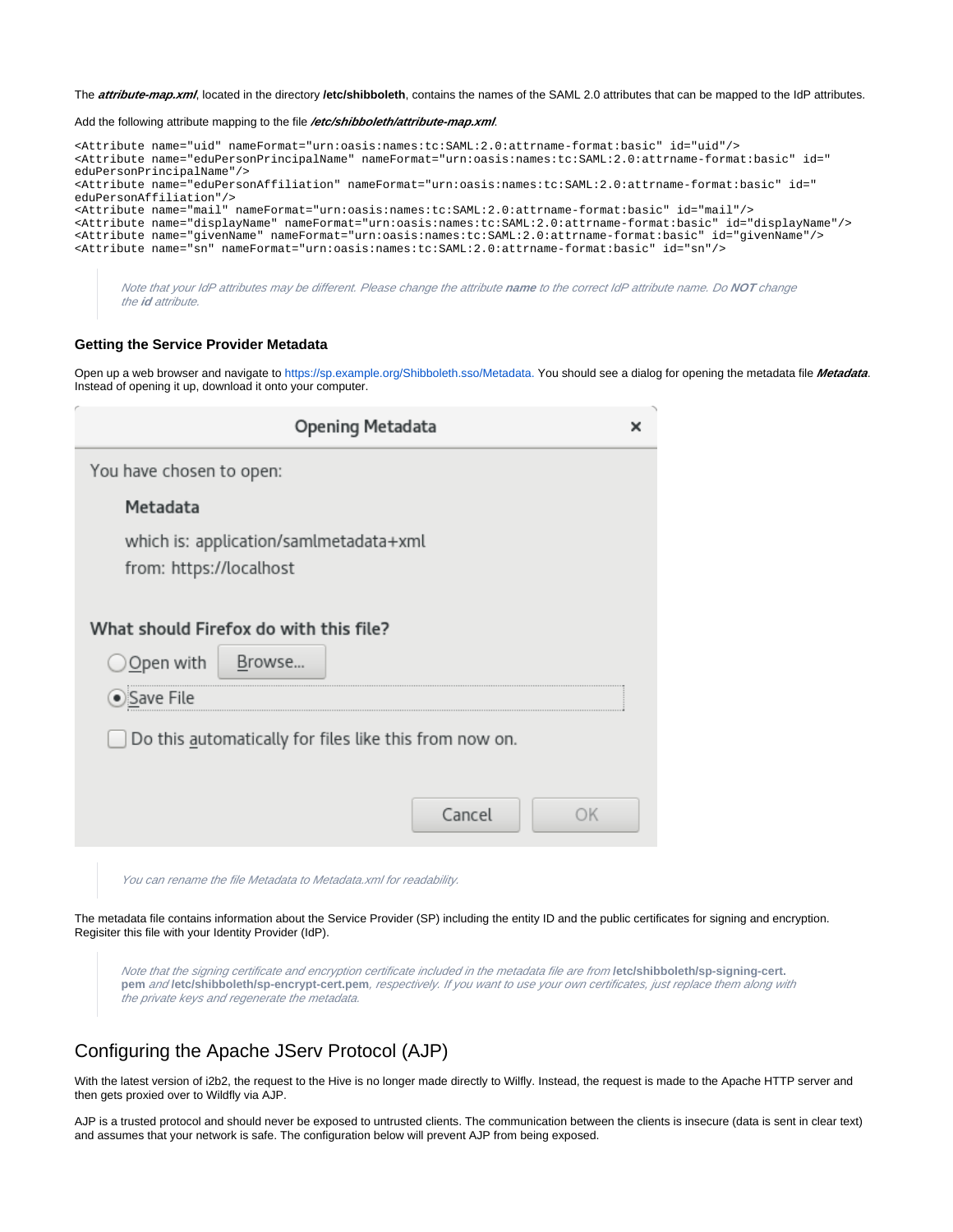## **Protect the AJP Connection With a Secret**

Create a secret key to used by the Apache HTTP server and Wildfly. You can generate a random key here<https://randomkeygen.com/>.

For the purpose of this guide, we will use **5F6C696F56D37BCFD1296C3E33A11** as the secret key.

## <span id="page-4-0"></span>**Configuring the Apache HTTP Server**

## <span id="page-4-1"></span>**Restricting Port 80 to Only to Localhost**

Modify the file **httpd.conf** located in the directory **/etc/httpd/conf/** to restrict Apache to listen to port 80 only to IP 127.0.0.1 (localhost):

# Listen 80 Listen 127.0.0.1:80

#### <span id="page-4-2"></span>**Adding AJP Configuration**

Create a file named **ajp.conf** in the directory *letc/httpd/conf.d/* with the following content, depending on what version of CentOS or Apache you are running:

| CentOS 6 / Apache 2.0                                                                                                                                                                                                                                                         | CentOS 7 / Apache 2.2 (recommended)                                                                                                                                                                                                                                                   | CentOS<br>8      |
|-------------------------------------------------------------------------------------------------------------------------------------------------------------------------------------------------------------------------------------------------------------------------------|---------------------------------------------------------------------------------------------------------------------------------------------------------------------------------------------------------------------------------------------------------------------------------------|------------------|
| <virtualhost *:80=""><br/><math>&lt;</math> ocation <math>(i2h2/s)</math><br/>ProxyPass ajp://localhost:8009/i2b2/ secret=5F6C696F<br/>56D37BCFD1296C3E33A11<br/>ProxyPassReverse ajp://localhost:8009/i2b2/secret=5F<br/>6C696F56D37BCFD1296C3E33A11<br/><br/></virtualhost> | $\frac{1}{2}$ <virtualhost 127.0.0.1:80=""><br/>ProxyRequests Off<br/>ProxyPreserveHost Off<br/><location i2b2="" services=""></location><br/>Require ip 127.0.0.1<br/>ProxyPass ajp://localhost:8009/i2b2/services/<br/>secret=5F6C696F56D37BCFD1296C3E33A11<br/><br/></virtualhost> | Not<br>Supported |

Remember to replace the secret key 5F6C696F56D37BCFD1296C3E33A11 with your own.

## <span id="page-4-3"></span>**Configuring Wildfly**

Modify the file *standalone.xml* in the directory **/opt/wildfly/standalone/configuration** to enable AJP:

#### Ensure that AJP port is enable and set to 8009:

```
<socket-binding-group name="standard-sockets" default-interface="public" port-offset="${jboss.socket.binding.port-
offset:0}">
     ...
     ...
     <socket-binding name="ajp" port="${jboss.ajp.port:8009}"/>
     ...
 ...
</socket-binding-group>
```
#### Set AJP listener and secret key:

```
<subsystem xmlns="urn:jboss:domain:undertow:9.0" default-server="default-server" default-virtual-host="default-
host" default-servlet-container="default" default-security-domain="other" statistics-enabled="${wildfly.undertow.
statistics-enabled:${wildfly.statistics-enabled:false}}">
     <buffer-cache name="default"/>
     <server name="default-server">
         <ajp-listener name="ajp" socket-binding="ajp" max-post-size="10485760000" scheme="http"/>
         ...
 ...
         <host name="default-host" alias="localhost">
 ...
             <filter-ref name="secret-checker" predicate="equals(%p, 8009)"/>
 ...
         </host>
     </server>
     ...
 ...
     <filters>
         <expression-filter name="secret-checker" expression="not equals(%{r,secret}, 
'5F6C696F56D37BCFD1296C3E33A11') -> response-code(403)"/>
     </filters>
</subsystem>
```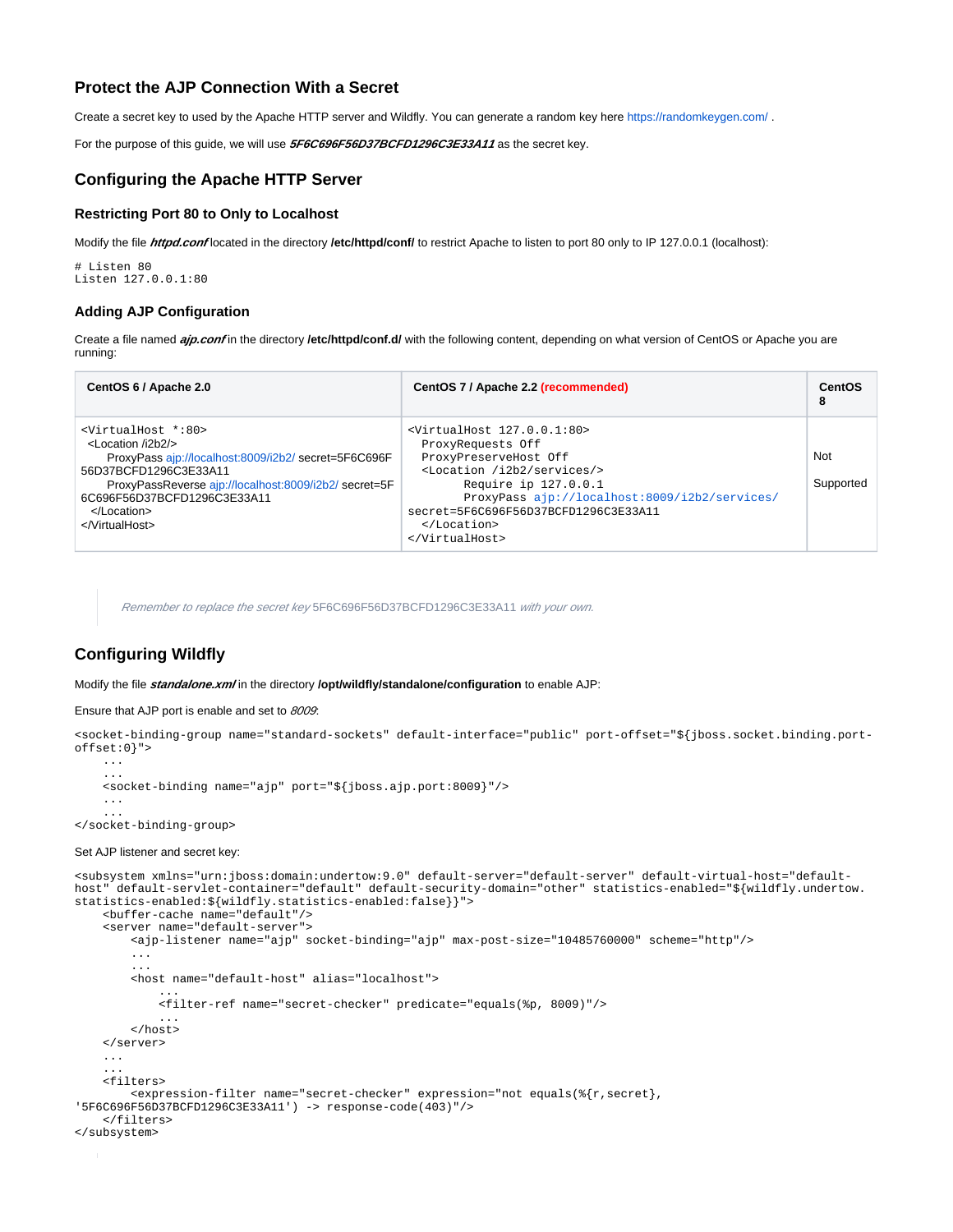## <span id="page-5-0"></span>**Restarting the Servers**

Execute the command below to restart Apache HTTP server and Wildfly:

```
sudo systemctl restart wildfly.service
sudo systemctl restart httpd.service
```
## <span id="page-5-1"></span>Updating i2b2 Applications

## <span id="page-5-2"></span>**Updating i2b2 Core Server**

Stop Wildfly:

systemctl stop wildfly.service

Download the latest i2b2 core server from Github:<https://github.com/i2b2/i2b2-core-server>

Configure, compile, and install the latest version. For more information, please see the [installation guide](https://community.i2b2.org/wiki/display/getstarted/A.+Server+Install+on+1.7.12+and+higher)

Start Wildfly:

```
systemctl start wildfly.service
```
## <span id="page-5-3"></span>**Updating i2b2 Webclient**

Modify the **i2b2\_config\_data.js** file located in the directory **/var/www/html/webclient/** as needed. In particular, you will want a domain entry with loginTyp e = "federated" (see 1.4.2 Domain Configuration) and you will want to update the URL to begin with 127.0.0.1 (to use the AJP proxy to the Hive).

```
{
     urlProxy: "index.php",
     urlFramework: "js-i2b2/",
     startZoomed: true,
     lstDomains": [
          {
              domain: "i2b2demo",
              name: "HarvardDemo SAML",
              allowAnalysis: true,
              urlCellPM: "http://127.0.0.1/i2b2/services/PMService/",
               registrationMethod: "saml",
               loginType: "federated",
               showRegistration: true,
               installer: "/webclient/plugin_installer/",
              debug: true
          }, 
\left\{ \begin{array}{ccc} 1 & 1 & 1 \\ 1 & 1 & 1 \end{array} \right\} domain: "i2b2demo",
              name: "HarvardDemo",
               allowAnalysis: true,
              urlCellPM: "http://127.0.0.1:9090/i2b2/services/PMService/",
               registrationMethod: "",
               loginType: "local",
               showRegistration: false,
              debug: true
          }
     ]
}
```
Optionally, you can follow these directions to customize the SAML IdP login button: [i2b2 SAML: Customize Identity Provider \(IdP\) Login Button](https://community.i2b2.org/wiki/display/getstarted/i2b2+SAML%3A+Customize+Identity+Provider+%28IdP%29+Login+Button)

Restart the Apache web server: systemctl restart httpd.service

## <span id="page-5-4"></span>**Updating the Lookup Table in the Database**

Run the following SQL queries to update the pm cell data table. This will change your URL to begin with 127.0.0.1, which will use the AJP proxy. Note that your specific URL could be different depending on configuration.

PostgreSQL: